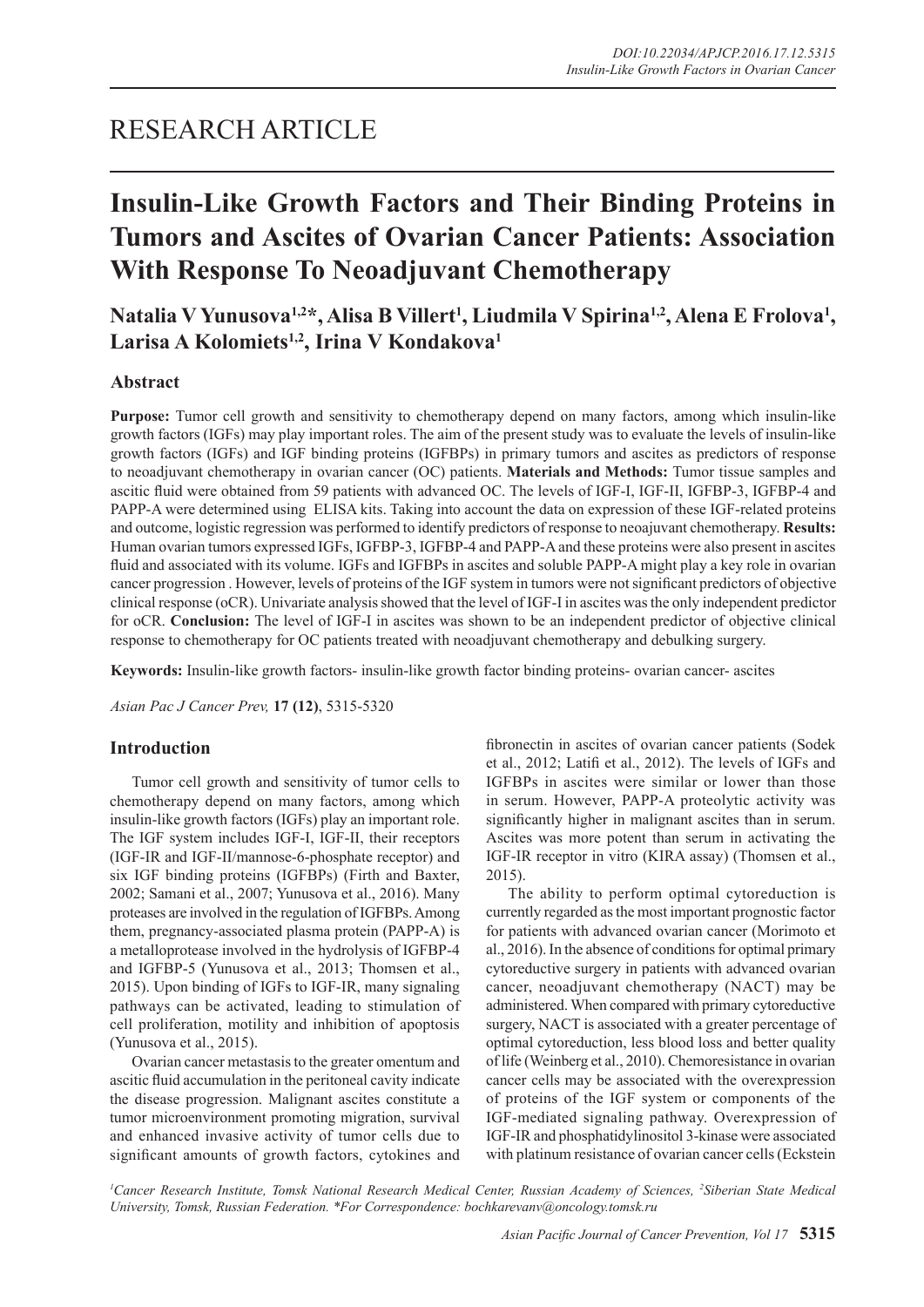#### *Natalia V Yunusova et al*

et al., 2009). The ovarian cancer cell lines, resistant to taxanes, had a high level of IGF-II, and the decrease in the level of IGF-II restored the cells' sensitivity to taxanes (Huang et al., 2010). L.Lu et al. (2006) showed no association between the IGF-II and IGFBP-3 mRNA expression in tumors and response to platinum-based chemotherapy (Lu et al., 2006). It has recently been demonstrated that ascites is a platform for translational research in ovarian cancer. The accessibility of ascitic fluid and its cellular components make it an excellent source of tumor cells for the investigation of prognostic and predictive biomarkers, as well as for molecular profiling analysis (Sodek et al., 2012; Latifi et al., 2012). The elevated level of IGFBP-3 before chemotherapy and the high level of IGF-II after chemotherapy in ascites of ovarian cancer patients were shown to correlate with low overall survival, and the level of IGF-II after chemotherapy was an independent prognostic factor in Cox multivariate analysis (Slipicevic et al., 2009). Thus, no strong association between the response to chemotherapy using the ovarian cancer cell lines and the response to chemotherapy in human ovarian cancer was found (translational studies). The aim of this study was to evaluate protein levels of the IGF system in the primary tumor and ascites of ovarian cancer patients and to identify the predictors of response to NACT.

#### **Materials and Methods**

Patients. The study was approved by the Local Ethics Committee of the Cancer Research Institute of Tomsk National Research Medical Center. All patients provided informed written consent before being included in this study. Tissue samples of primary tumors and ascites were obtained from 59 patients with IIIC-IV stages of ovarian cancer (FIGO, 2013). Patients with stage IB and IC ovarian cancer constituted a comparison group. All patients with early ovarian cancer underwent radical surgery. Between 2012 and 2015, the patients were treated at the Department of Gynecology of the Cancer Research Institute of Tomsk National Research Medical Center. They were Caucasian and resided in the Western Siberia region. All ovarian cancer patients underwent diagnostic laparoscopy for morphological verification and surgical staging as well as for sampling of tumor tissue and ascites. Histological sections were prepared from paraffin blocks according to the standard method with the staining with hematoxylin-eosin. In our study, all ovarian cancers were characterized as high-grade serous adenocarcinomas. R. V. Verhaak et al. (2013) in their multicenter study reported that up to 80% of all malignant epithelial ovarian tumors were high-grade serous adenocarcinomas (Verhaak et al. (2013). All patients were tested for the presence of BRCA1 mutations insC 5382 by allele-specific PCR in real time. Patients included in this study were BRCA1-negative. The volume of ascites was measured clinically and by ultrasound examination using the LOGIQ S6 machine. In accordance with the recommendations of T. Feidenberg et al. (2014), the patients were divided into 3 subgroups: patients having low-volume (<200 mL), moderate-volume  $(200-1,000 \text{ mL})$  and high-volume ascites ( $> 1,000 \text{ mL}$ ) (Feidenberg et al., 2014). All 59 patients with advanced ovarian cancer met the recommendations for ASCO and SGO Release Clinical Practice Guideline on Neoadjuvant Therapy for Newly Diagnosed Advanced Ovarian Cancer (2016). The NACT regimen was administered as follows: carboplatin plus paclitaxel,  $175 \text{mg}/\text{m}^2$ , carboplatin AUC 6 on day 1, every 21 days, 3-4 courses. Clinical response to treatment was determined after 3-4 cycles by RECIST criteria (2009), according to which the result was regarded as an objective clinical response (oCR) in patients with partial or complete response, while patients who had a stable disease or disease progression were as non- responders. Pathological complete response was defined as no residual tumor in abdominal cavity and lymph nodes. The Gynaecologic Oncology Group (GOG) currently defines optimal cytoreduction as leaving residual disease less than 1 cm in maximum tumor diameter.

Serum CA125 and HE4 assay. CA-125 and HE4 were used for monitoring epithelial ovarian cancer (Wang et al., 2013, Steffensen et al., 2016; Feng et al., 2016), therefore, we measured CA-125 and HE4 serum levels before NACT and analyzed with oCR. We used ELISA kits developed by Fujirebio Diagnostic, Inc (Sweden).

Ascites supernatants and cleared tissue homogenate preparation. Tumor samples (100 mg) were homogenized and then resuspended in 300 μL of 50 mM Tris–HCl buffer (pH 7.5) containing 2 mM ATP, 5 mM MgCl2, 1 mM dithiothreitol, 1 mM EDTA, and 100 mM NaCl. The homogenate was centrifuged at 100,009g for 60 min at 4 oC as previously described (Spirina et al., 2012). For preparation of supernatant aliquot of ascites (about 10 ml) was centrifuged at 4°C and 900 g for 20 minutes. The supernatants of the ascites were collected, frozen and stored at -200C prior to the studies. For the preparation of clarified homogenates, tumor tissue (approximately 100 mg) was homogenized in liquid nitrogen, then resuspended in 300 300 μL of 50 mM tris-HCl-buffer (pH 7.5). The homogenate was centrifuged for 60 min at 10000 g and 4C.

ELISA. The levels of IGF-I, IGF-II, IGFBP-3, IGFBP-4 and PAPP-A were evaluated in the clarified tumor homogenates and ascites supernatants using the ELISA kits (R&D Systems, Mediagnost, Abcam) in Anthos 2020 microplate reader. The protein concentration in homogenates and supernatants was determined by Lowry.

Flow cytometry. Preparing cell suspension. Samples of ovarian cancer tissues were disintegrated on Becton Dickinson (BD) Medimashine System using BD "Cell Wash'' buffer. Cell suspension was filtrated through a 50 μm Syringe Filcons nylon filter. This procedure is optimal for cell suspensions from tissues due to the absence of their contamination. Number of cells was counted in BD Trucount tubes (BD, USA) by flow cytometry. Flow cytometry. Extracellular staining was performed with CD221 (IGR-IR) phycoerithrin (PE) antibody (BD). For intracellular staining, cells were fixed and permeabilized using Cytofix/Cytoperm kit (BD, USA) (standard protocol). Aliquots of cell suspensions were incubated with conjugated antibodies at 200 C for 30 minutes. We used anti-cytokeratin 18 fluorescein isothiocyanate as a primary antibody (FITC) (BD, Santa Cruze). Results were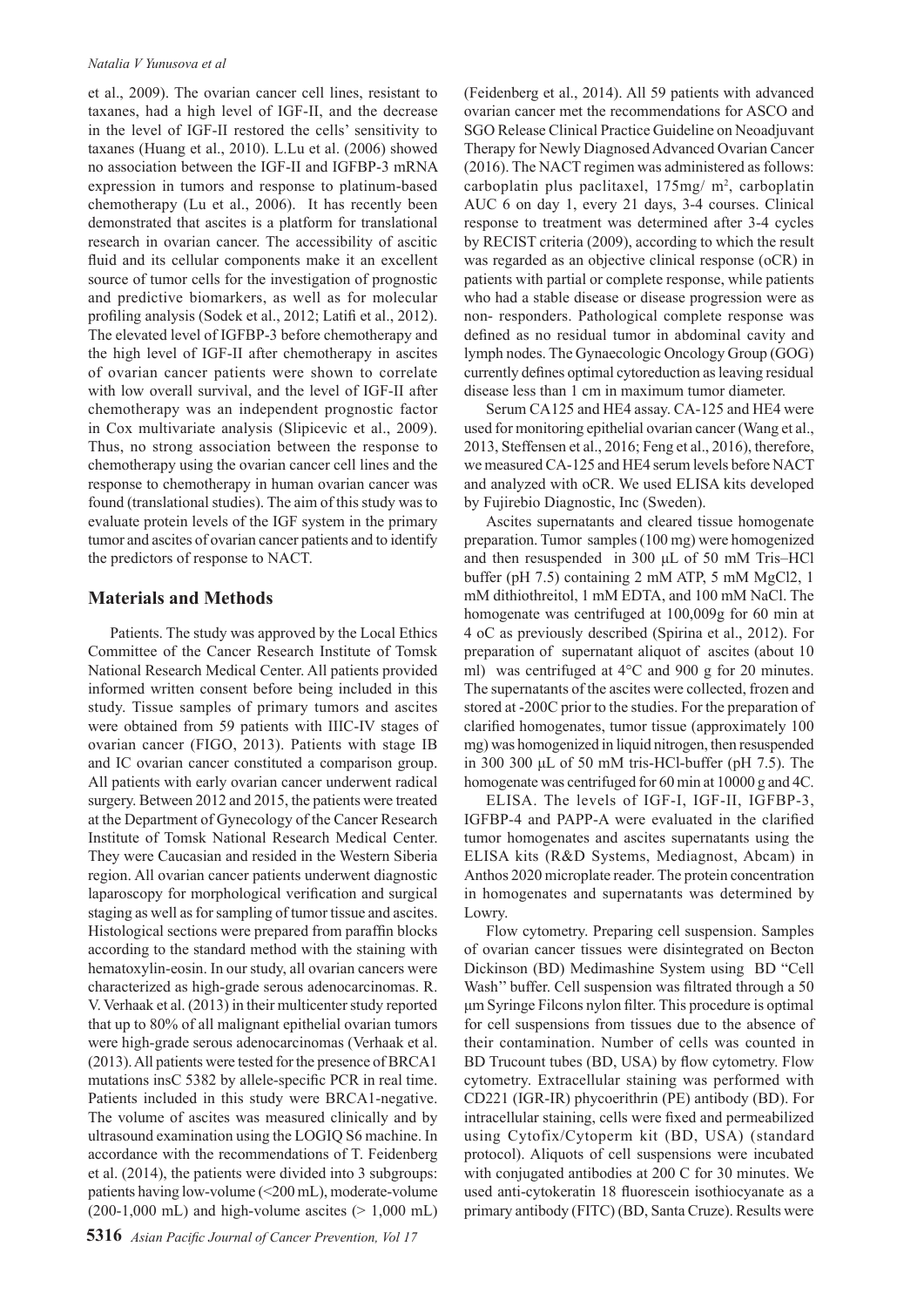| Table 1. IGFs, IGFBPs and PAPP-A Level (ng/mg of Protein) in Primary Tumor and Ascites in Patients with Early and |  |  |
|-------------------------------------------------------------------------------------------------------------------|--|--|
| Advanced Ovarian Cancer, Me (25-75%)                                                                              |  |  |

| Sample type                                     | Parameters                         |                                                             |                                                             |                                      |                  |  |
|-------------------------------------------------|------------------------------------|-------------------------------------------------------------|-------------------------------------------------------------|--------------------------------------|------------------|--|
|                                                 | IGF-I                              | IGF-II                                                      | IGFBP-3                                                     | IGFBP-4                              | PAPP-A           |  |
| Primary tumor<br>$(IB, C \text{ Stage})$ , n=15 | $0.1(0.1-0.4)$                     | $3.4(2.0-3.6)$                                              | $17.9(16.2 - 24.4)$                                         | $6.0(3.6-12.4)$                      | $0.4(0.01-0.4)$  |  |
| Primary tumor<br>(IIIC-IV Stage), n=59          | $0.1(0.060 - 0.305)$               | $5.6(3.28-8.49)$                                            | $5.9(0.90-8.10)$                                            | $3.6(0.6-5.6)$                       | $0.3(0.09-0.32)$ |  |
| Ascites<br>$(IIIC-IV Stage)$ , n=53             | $2.5(0.9-2.7)$<br>$P_{2,3}$ < 0.05 | $115.0(89.0-183.0)$<br>$P_{1,2}$ < 0.05<br>$P_{2,3}$ < 0.05 | 190.0 (140.0-266.0)<br>$P_{1,2}$ < 0.05<br>$P_{2,3}$ < 0.05 | $62.3(51.4-77.8)$<br>$P_{2,3}$ <0.05 | $0.2(0.05-0.42)$ |  |

Note, 1,2 – changes between protein levels in tumor samples in early and advanced ovarian cancer; 2,3 – changes between protein levels in primary tumor and ascites

analyzed using the FACS Diva 6.1. software. Percentage of cells specifically stained for IGF-IR was analyzed (%).

Statistical analyses. Statistical analysis was performed using Statistica 10.0 software. All data were expressed as medians with interquartile ranges or as means with standard errors. To evaluate the difference, either Mann-Whitney or Kruskal-Wallis test was used. Correlation analysis on data was carried out with Spearman Rank Correlation test. P-values < 0.05 were considered statistically significant. Univariate logistic regression analysis was performed to predict oCR.

#### **Results**

The IGFs and IGFBPs levels were 10 times higher in ascites than in tumor tissue. There was no significant difference in the concentration of PAPP-A between primary tumor and ascites (Table 1). The level of IGF-II was significantly higher and the level of IGFBP-3 was significantly lower in patients with advanced ovarian cancer than in patients with early ovarian cancer ( $p<0.05$ ). However, the expression of tyrosine kinase receptor IGF-IR was higher in early than in advanced cancer samples (91.6% (89.0-96.0) versus 79.6% (68.0-90.0) of cytokeratin-18 positive tumor cells, p <0.05). Multiple correlations were revealed between IGFs and IGFBPs levels in ascites and between IGFs and IGFBPs in tumors (Table 2). There was no correlation between IGF-IR expression and IGFs/IGFBPs levels in tumors.

The levels of IGFs, IGFBPs and PAPP-A were then investigated in ascitic fluid in relation with the ascites volume (Table 3). Patients with high-volume ascites had decreased IGF-II level. The level of PAPP-A metalloproteinase was significantly higher in patients with moderate- and high-volume ascites compared to that observed in patients with low-volume ascites ( $p \le 0.05$ ).

Taking into account the data on the expression of the IGF- related proteins associated with ovarian cancer chemoresistance to identify predictors of response to NACT, the logistic regression analysis was performed. A total of 40 patients had achieved oCR, and 19 patient were non-responders. Only 4 patients (6.7%) had pathological complete response. Thirty patients (51%) had optimal and twenty-nine (49%) had suboptimal cytoreduction. We analyzed not only clinical characteristics (patients' age, FIGO stage and ascites volume) but also the levels of CA125 and HE4 as well as the levels of proteins of the IGF system in tumor tissue and ascites before NACT. The association between these parameters and oCR is shown in Table 4. The levels of proteins of the IGF system in tumor were not significant predictors of oCR. The univariate analysis showed that the level of IGF-I in ascites was the only independent predictor for cOR (Table 4).

### **Discussion**

In our study, the high levels of IGFs and IGFBPs in a cell-free compartment of ascites were mainly

|                | IGF-<br>Itumor | $IGF-$<br><b>IItumor</b> | IGFBP-<br>3tumor | IGFBP-<br>4tumor | PAPP-<br>Atumor | IGF-<br><i>lascites</i> | IGF-<br><b>Hascites</b> | IGFBP-<br>3ascites |
|----------------|----------------|--------------------------|------------------|------------------|-----------------|-------------------------|-------------------------|--------------------|
| IGF-Itumor     |                |                          | 0.4              | 0.4              |                 | 0.7                     | $-0.4$                  | 0.6                |
| IGF-IItumor    |                |                          | $-0.5$           |                  |                 |                         |                         |                    |
| IGFBP-3tumor   | 0.4            | $-0.5$                   |                  | 0.4              |                 | 0.6                     | $-0.5$                  |                    |
| IGFBP-4tumor   | 0.4            |                          | 0.4              |                  | 0.3             | 0.7                     | $-0.7$                  | 0.6                |
| PAPP-Atumor    |                |                          |                  | 0.3              |                 | 0.7                     |                         | 0.8                |
| IGF-Iascites   | 0.7            |                          | 0.6              | 0.7              | 0.7             |                         |                         | 0.8                |
| IGF-IIascites  | $-0.4$         |                          | $-0.5$           | $-0.7$           |                 |                         |                         |                    |
| IGFBP-3ascites | 0.6            |                          | 0.5              | 0.5              | 0.8             | 0.8                     |                         |                    |
| IGFBP-4ascites |                |                          |                  |                  | 0.4             |                         |                         |                    |
| PAPP-A ascites | $-0.5$         |                          |                  |                  |                 |                         |                         |                    |

Table 2. Spearman Rank Order Correlations between Concentrations of IGF Related Peptides in Tumors and Ascites

Notes, Only P-values below 0.05 are listed; All measurements were performed in tumor and ascites; Each correlation is based on 50 paired observations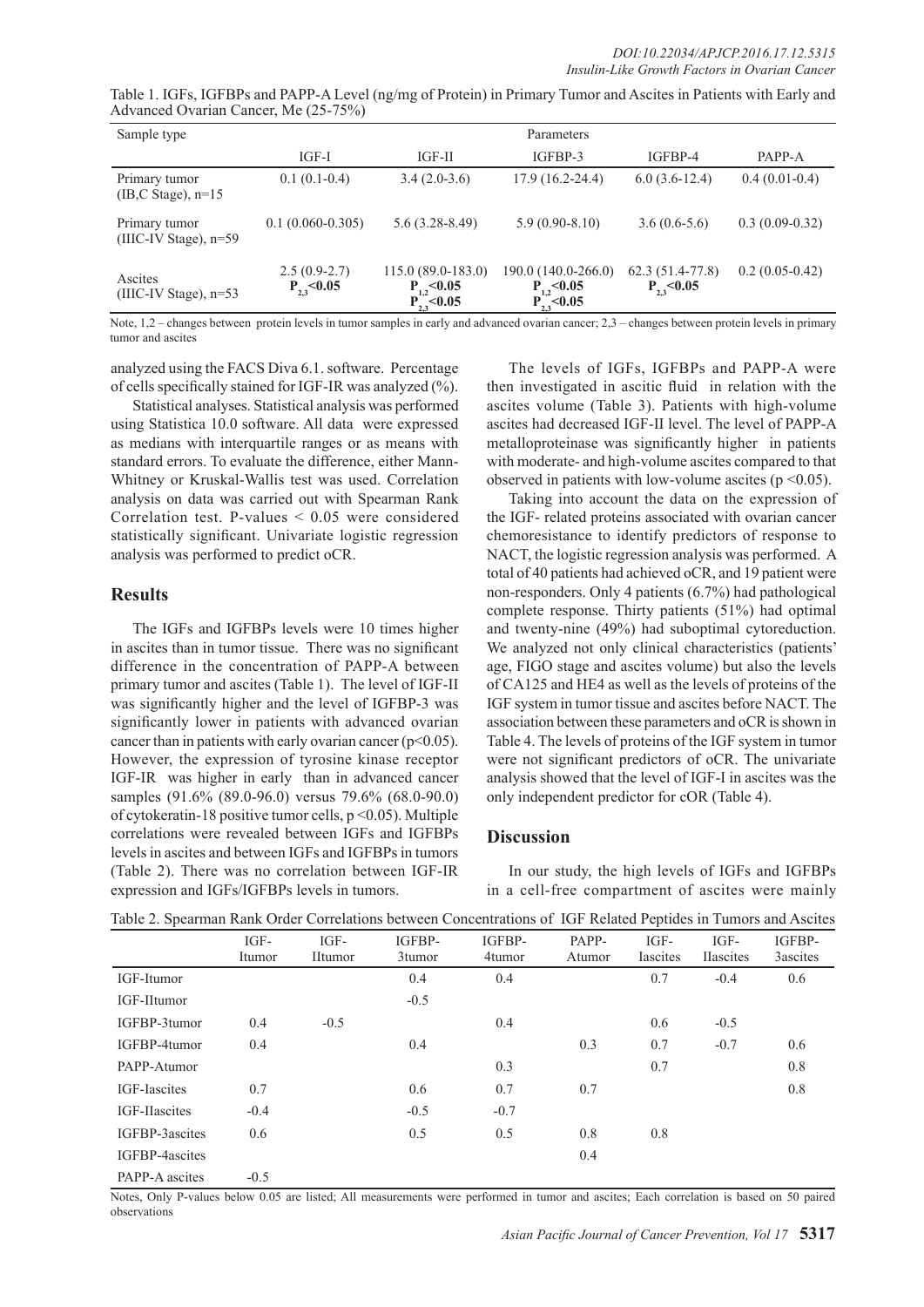| Table 3. IGFs, IGFBPs and PAPP-A Level (ng/mg of Protein) in Ascites in Patients with Advanced Ovarian Cancer in |  |  |  |
|------------------------------------------------------------------------------------------------------------------|--|--|--|
| Ascites Depending on Its Volume, Me (25-75%)                                                                     |  |  |  |

| Ascites volume (mL)                   | Parameters     |                                                          |                      |                   |                                                         |  |
|---------------------------------------|----------------|----------------------------------------------------------|----------------------|-------------------|---------------------------------------------------------|--|
|                                       | $IGF-I$        | IGF-II                                                   | IGFBP-3              | IGFBP-4           | PAPP-A                                                  |  |
| Low volume (less $200$ mL),<br>$n=10$ | $1.9(1.7-2.3)$ | $193.0(55.0-378.0)$                                      | $96.9(88.2 - 166.0)$ | $5.9(3.6-12.4)$   | $0.04(0-0.12)$                                          |  |
| Moderate volume, $n=10$               | $3.9(0.5-9.5)$ | $165.0(84.0-281.0)$                                      | $268.0(100.0-404.0)$ | $3.6(0.6-5.6)$    | $0.4(0.13-0.5)$                                         |  |
| High volume, $n=33$                   | $3.0(1.3-5.0)$ | $67.3(28.7-124)$<br>$P_{1,3}$ < 0.05<br>$P_{23}^-$ <0.05 | 210.0 (140.0-266.0)  | $62.3(51.4-77.8)$ | $0.3(0.14-0.5)$<br>$P_{1,3}$ < 0.05<br>$P_{1.2}$ < 0.05 |  |

Note, 1,2 , changes between protein levels in low- and moderate-volume ascites samples; 1,3 , changes between protein levels in low- and high-volume ascites samples; 2,3, changes between protein levels in moderate- and high-volume ascites samples

associated with peritoneal ovarian cancer metastasis. Most authors reported that the elevated levels of total protein and growth factors in ascites were related with their increased secretion of both primary tumor cells and tumor/non-tumor cells floating in ascites (Sodek et al., 2012; Latifi et al., 2012). High levels of growth factors in ascites were explained by the increased peritoneal capillary permeability due to excessive production of vascular endothelial growth factor by these cells, thereby promoting the release of growth factors from

Table 4. Univariate Analysis to Predict Objective Clinical Response

| Clinicopathological characteristics<br>Univariate                         |              | analysis    |         |
|---------------------------------------------------------------------------|--------------|-------------|---------|
|                                                                           | Odds ratio   | 95%CI       | P value |
| Age (years):                                                              |              |             |         |
| $\leq 50$ , n=24                                                          | $\mathbf{1}$ |             |         |
| $>50$ , n=35                                                              | 1.1          | $0.4 - 3.3$ | 0.86    |
| FIGO stage:                                                               |              |             |         |
| IIIC, $n=47$                                                              | $\mathbf{1}$ |             |         |
| IV, $n=12$                                                                | 1.1          | $0.3 - 4.2$ | 0.92    |
| Ascites (ml):                                                             |              |             |         |
| $\leq 1000$ , n=20                                                        | $\mathbf{1}$ |             |         |
| $>1000$ , n=33                                                            | 0.5          | $0.1 - 1.7$ | 0.19    |
| CA125 level before NACT (IU/ml)                                           |              |             |         |
| $<$ 500, n=27                                                             | $\mathbf{1}$ |             |         |
| $\geq 500$ , n=30                                                         | 0.7          | $0.2 - 2.0$ | 0.50    |
| HE4 level before NACT (pmol)                                              |              |             |         |
| $<$ 500, n=29                                                             | $\mathbf{1}$ |             |         |
| $\geq 500$ , n=30                                                         | 0.5          | $0.2 - 1.7$ | 0.16    |
| Level of proteins of IGF-system in ascites before NACT (ng/mg of protein) |              |             |         |
| $IGF-I$                                                                   |              |             |         |
| $\geq$ 2.48, n=26                                                         | $\mathbf{1}$ |             |         |
| $<$ 2.48, n=27                                                            | 3.7          | $1.0 - 6.7$ | 0.048   |
| $IGF-II$                                                                  |              |             |         |
| $<$ 115, n=26                                                             | $\mathbf{1}$ |             |         |
| $\geq$ 115, n=27                                                          | 1.6          | $0.4 - 4.8$ | 0.48    |
| IGFBP-3                                                                   |              |             |         |
| $<$ 190, n=26                                                             | $\mathbf{1}$ |             |         |
| $\geq$ 190, n=27                                                          | 1.9          | $0.5 - 5.0$ | 0.32    |
| IGFBP-4                                                                   |              |             |         |
| $<$ 97.0, n=27                                                            | $\mathbf{1}$ |             |         |
| $≥97.0$ , n=26                                                            | 0.9          | $0.4 - 2.4$ | 0.57    |
| PAPP-A                                                                    |              |             |         |
| Absent, n=23                                                              | 1            |             |         |
| Present, n=30                                                             | 0.6          | $0.3 - 1.9$ | 0.44    |

**5318** *Asian Pacific Journal of Cancer Prevention, Vol 17*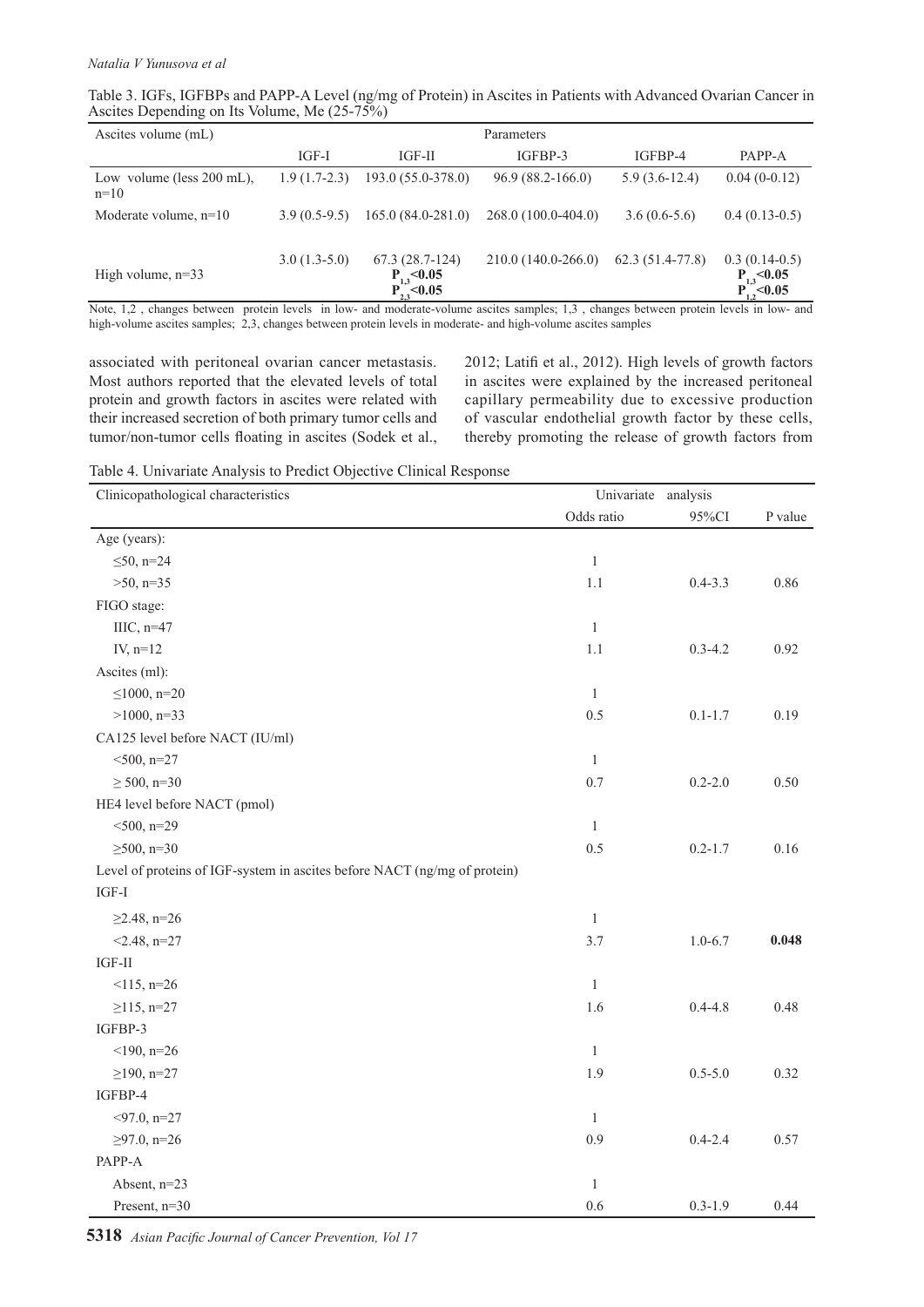the capillaries into the peritoneal cavity (Staldmann et al., 2005). Our data, indicating the multiple relationships between the levels of IGFs in ascites and the levels of IGFs and IGFBPs in tumor, confirmed this hypothesis. We revealed that the IGF-II level was 10 times higher than the IGF-I level in both tumor tissue and tumor ascites. A similar trend in malignant ascites was previously shown (Thomsen et al., 2015). The difference in the IGF-II/ IGF-I ratio in our study and in the study of Thomsen J. et al. may be due to different study design. Our findings in measuring the IGF-II/ IGF-I ratio were not completely consistent with those reported by Thomsen J. et al. (2015). In their study, the concentration of IGF- related peptides in ascites was expressed as micrograms per liter of ascitic fluid. In our study, as the protein concentration in ascites varied from 10 to 26 mg per mL, the concentrations of IGFs, IGFBPs and PAPP-A in ascites were calculated as the amount of protein in ascites.

We revealed the relationship between the levels of IGF-II and PAPP-A and the volume of ascites. The high level of PAPP-A metalloproteinase in ascites was associated with the high-volume ascites. Bold H.B. et al. (2011) showed that the enhanced cellular proliferation, increased vascularization and cellular invasion into Matrigel occurred in ovarian cancer cell line with a high PAPP-A expression compared to that with a low PAPP-A expression. We previously found higher expression of PAPP-A in peritoneal metastases of ovarian cancer as compared to that in the primary tumor (Yunusova et al., 2015). Although the PAPP-A levels in tumors and ascites were not associated with oCR in advanced ovarian cancer, further studies are needed to evaluate cellular and extracellular forms of PAPP-A in order to clarify the role of this protease in the ovarian cancer metastasis, chemoresistance and progression.

Data on different molecular profiles of high-grade serous carcinomas with low- (200 mL) and high- (more than 1,000 mL) volume ascites showed that differences were mainly related to the expression of genes and proteins associated with regulation of immune response. For high-grade serous ovarian cancer, the presence of large-volume ascites was associated with low rates of optimal cytoreduction and overall survival. Better surgical outcome and longer overall survival were observed in patients with low-volume ascites (less 200 mL) (Feidenberg et al., 2014). In our study, the ascites volume was not associated with response to NACT. There was an insignificant tendency towards a decrease in the rate of oCR in patients with high-volume ascites (Table 4). Published reports on the prognostic significance of ascites volume in ovarian cancer are often contradictory. In the study of Angioli R. et al (2013), ascites volume of less than 500 mL combined with preoperative serum HE4 level of less than 262 pmol/l were able to target candidates with the potential for optimal cytoreduction (all histotypes of advanced ovarian cancer). Feigenberg T. et al. (2014), demonstrated better surgical outcome and prolonged overall survival for the low-volume ascites group compared to the high-volume ascites group. However, the prognostic value of the ascites volume appeared to be limited by the existence of a large group of patients with

moderate volume of ascites.

Until now, there are only a few clinical (volume of ascitic fluid, FDG-PET metabolic response), laboratory (CA125 and HE4 levels) and molecular (survivin expression, IGF-II and IGFBP-3 levels in ascites) parameters that can be used as predictive or prognostic markers in ovarian cancer patients treated with NACT and debulking surgery. Among them, there are no strong predictors of oCR (Avril et al., 2005; Slipcevic et al., 2009; Angioli et al., 2013; Gasowska-Bodnar et al., 2014; Morimoto et al., 2016). Our results were consistent with several recent reports demonstrating a 4-10-fold increase in the concentration of IGF-II in ascites as compared to that of IGF-I, thus indicating that IGF-II can contribute significantly to IGF-IR activation. On the other hand, IGF-II only has an IGF-IR cross-reactivity of 12% relative to IGF-I. Hence, it is reasonable to assume that the majority of the signal obtained by the bioassay originates from IGF-I (Chen et al., 2003; Thomsen et al., 2015). Further investigations for evaluating the function and bioavailability of IGF-I in ascites are need to clarify the role of IGF-I as a biomarker in ovarian cancer.

Conclusion. The IGFs and IGFBPs levels were 10 times higher in ascites than in tumor tissue. There was no significant difference in the concentration of PAPP-A between primary tumor and ascites. We were the first to show the relationship between the levels of IGF-II and PAPP-A and the volume of ascites. The univariate analysis showed that the level of total IGF-I in ascites was an independent predictor of oCR to chemotherapy for OC patients treated with neoadjuvant chemotherapy and debulking surgery.

#### **Acknowledgments**

The study was supported by long-term target program "Urgent measures for improving cancer care among the population of the Tomsk region for 2011-2013".

#### *Abbreviations*

IGF-I and IGF-II - insulin-like growth factors, IGFBPs - IGF binding proteins, IGF-IR - insulin-like growth factor receptor I type, PAPP-A - pregnancy-associated plasma protein A, cOR – objective clinical response.

#### **References**

- Angioli R, Plotti F, Capriglione S, et al (2013). Can the preoperative HE4 level predict optimal cytoreduction in patients with advanced ovarian carcinoma?. *Gynecol Oncol*, **128**, 579-83.
- Avril N, Sassen S, Schmalfeldt B, et al (2005). Prediction of response to neoadjuvant chemotherapy by sequential F-18-fluorodeoxyglucose positron emission tomography in patients with advanced-stage ovarian cancer. *J Clin Oncol*, **23**, 7445-53.
- Bold HB, Conover CA (2011). Overexpression of pregnancyassociated plasma protein-A in ovarian cancer. *Endocrinology*, **152**, 1470-8.
- Chen JW, Ledet T, Orskov H, et al (2003). A high sensitive and specific assay for determination of IGF-I bioactivity in human serum. *Am J Physiol Endocrinol Metab*, **284**,